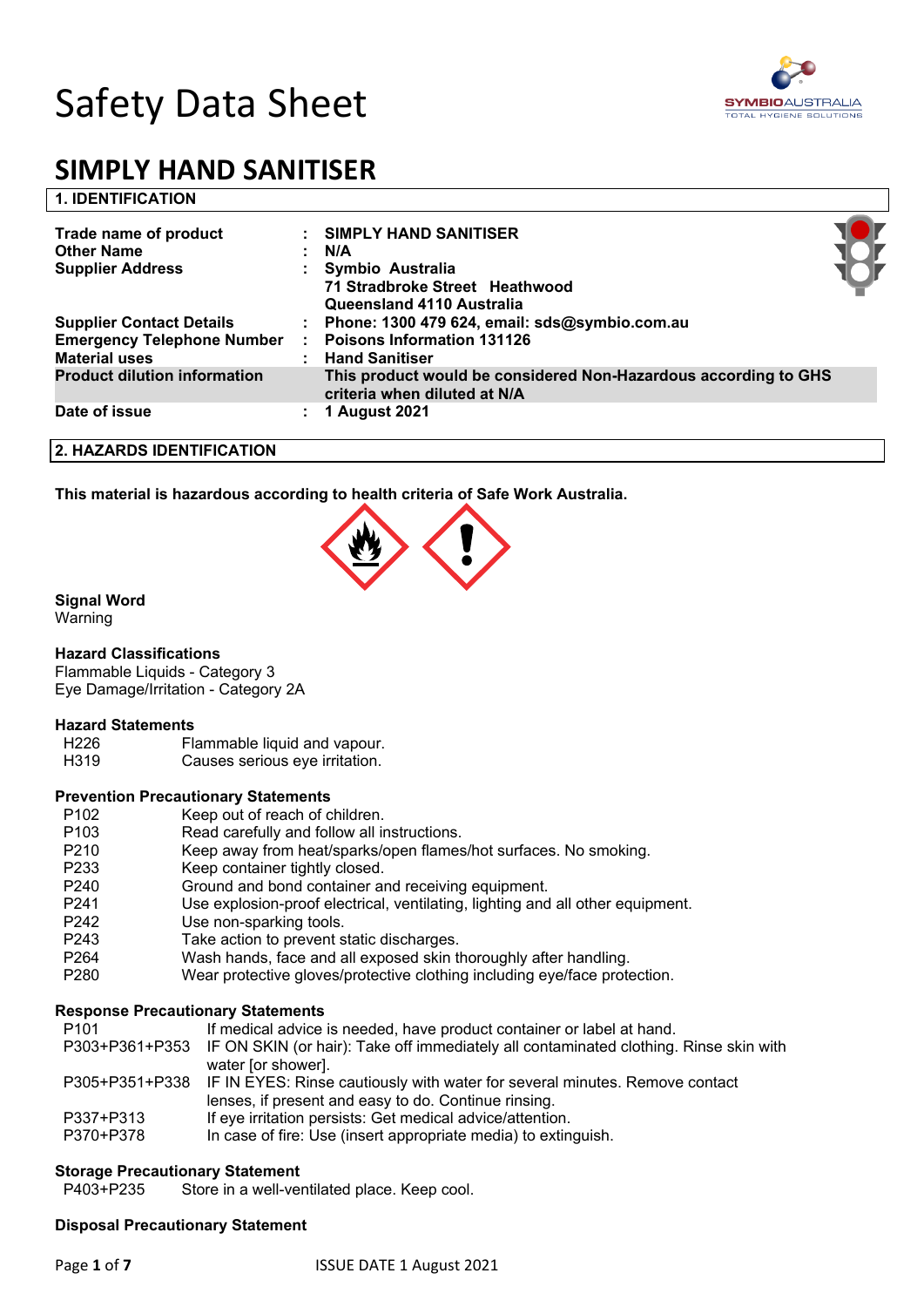P501 Dispose of contents/container in accordance with local, regional, national and international regulations.

### **Poison Schedule:**

## **DANGEROUS GOOD CLASSIFICATION**

Classified as Dangerous Goods by the criteria of the "Australian Code for the Transport of Dangerous Goods by Road & Rail" and the "New Zealand NZS5433: Transport of Dangerous Goods on Land".

### **Dangerous Goods Class:** 3

| 3. COMPOSITION INFORMATION                            |         |                              |
|-------------------------------------------------------|---------|------------------------------|
| <b>CHEMICAL ENTITY</b>                                | CAS NO  | <b>PROPORTION</b>            |
| Ethanol<br>Ingredients determined to be Non-Hazardous | 64-17-5 | $30 - 60%$<br><b>Balance</b> |
|                                                       |         | 100%                         |

### **4. FIRST AID MEASURES**

If poisoning occurs, contact a doctor or Poisons Information Centre (Phone Australia 131 126, New Zealand 0800 764 766).

**Inhalation:** Remove victim from exposure - avoid becoming a casualty. Remove contaminated clothing and loosen remaining clothing. Allow patient to assume most comfortable position and keep warm. Keep at rest until fully recovered. Seek medical advice if effects persist.

**Skin Contact:** If skin or hair contact occurs, remove contaminated clothing and flush skin and hair with running water. If swelling, redness, blistering or irritation occurs seek medical assistance. For gross contamination, immediately drench with water and remove clothing. Continue to flush skin and hair with plenty of water (and soap if material is insoluble). For skin burns, cover with a clean, dry dressing until medical help is available. If blistering occurs, do NOT break blisters. If swelling, redness, blistering, or irritation occurs seek medical assistance.

**Eye contact:** If in eyes, hold eyelids apart and flush the eyes continuously with running water. Continue flushing until advised to stop by the Poisons Information Centre or a Doctor; or for at least 15 minutes and transport to Doctor or Hospital.

**Ingestion:** Rinse mouth with water. If swallowed, do NOT induce vomiting. Give a glass of water to drink. Never give anything by the mouth to an unconscious patient. If vomiting occurs give further water. Seek medical advice.

**PPE for First Aiders:** Wear gloves, safety glasses. Available information suggests that gloves made from should be suitable for intermittent contact. However, due to variations in glove construction and local conditions, the user should make a final assessment. Always wash hands before smoking, eating, drinking or using the toilet. Wash contaminated clothing and other protective equipment before storing or re-using.

**Notes to physician:** Treat symptomatically.

## **5. FIRE FIGHTING MEASURES**

## **Hazchem Code:** •2Y

**Suitable extinguishing media:** If material is involved in a fire use water fog (or if unavailable fine water spray), alcohol resistant foam, dry agent (carbon dioxide, dry chemical powder).

**Specific hazards:** Flammable liquid and vapour. May form flammable vapour mixtures with air. Flameproof equipment necessary in area where this chemical is being used. Nearby equipment must be earthed. Electrical requirements for work area should be assessed according to AS3000. Vapour may travel a considerable distance to source of ignition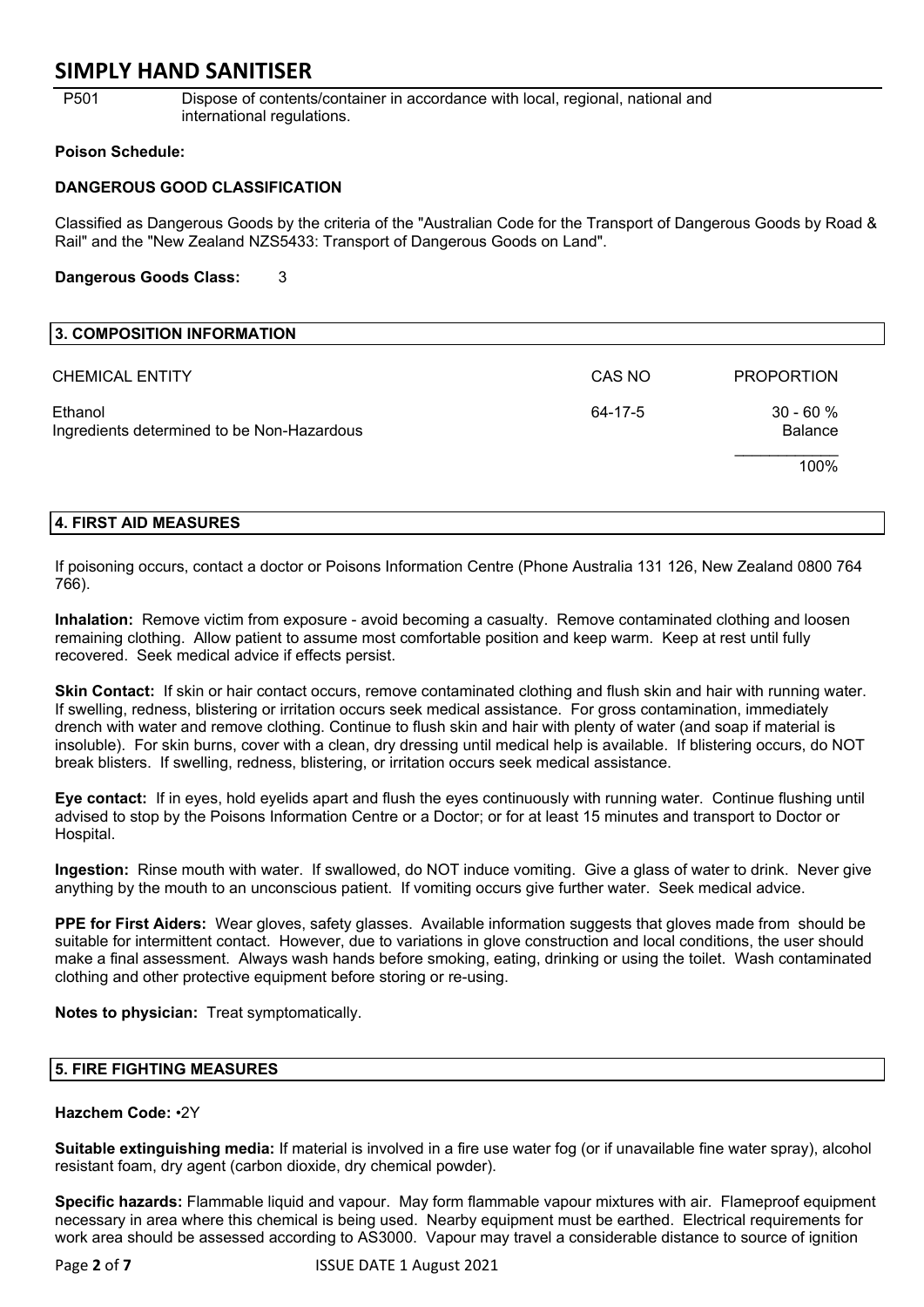and flash back. Avoid all ignition sources. All potential sources of ignition (open flames, pilot lights, furnaces, spark producing switches and electrical equipment etc) must be eliminated both in and near the work area. Do NOT smoke.

**Fire fighting further advice:** Heating can cause expansion or decomposition leading to violent rupture of containers. If safe to do so, remove containers from path of fire. Keep containers cool with water spray. On burning or decomposing may emit toxic fumes. Fire fighters to wear self-contained breathing apparatus and suitable protective clothing if risk of exposure to vapour or products of combustion or decomposition.

## **6. ACCIDENTAL RELEASE MEASURES**

### **SMALL SPILLS**

Wear protective equipment to prevent skin and eye contamination. Avoid inhalation of vapours or dust. Wipe up with absorbent (clean rag or paper towels). Collect and seal in properly labelled containers or drums for disposal.

### **LARGE SPILLS**

If safe to do so, shut off all possible sources of ignition. Clear area of all unprotected personnel. Slippery when spilt. Avoid accidents, clean up immediately. Wear protective equipment to prevent skin and eye contamination and the inhalation of vapours. Work up wind or increase ventilation. Contain - prevent run off into drains and waterways. Use absorbent (soil, sand or other inert material). Use a spark-free shovel. Collect and seal in properly labelled containers or drums for disposal. If contamination of crops, sewers or waterways has occurred advise local emergency services.

## **Dangerous Goods - Initial Emergency Response Guide No:** 14

## **7. HANDLING AND STORAGE**

**Handling:** Avoid eye contact and repeated or prolonged skin contact. Avoid inhalation of vapour, mist or aerosols.

**Storage:** Store in a cool, dry, well-ventilated place and out of direct sunlight. Store away from foodstuffs. Store away from incompatible materials described in Section 10. Store away from sources of heat and/or ignition. Keep container standing upright. Keep containers closed when not in use - check regularly for leaks.

This material is classified as a Class 3 Flammable Liquid as per the criteria of the "Australian Code for the Transport of Dangerous Goods by Road & Rail" and/or the "New Zealand NZS5433: Transport of Dangerous Goods on Land" and must be stored in accordance with the relevant regulations.

## **8. EXPOSURE CONTROLS / PERSONAL PROTECTION**

### **National occupational exposure limits:**

|               | TWA  |       | <b>STEL</b>    |        | <b>NOTICES</b> |
|---------------|------|-------|----------------|--------|----------------|
|               | ppm  | mg/m3 | ppm            | mg/m3  |                |
| Ethyl alcohol | 1000 | 1880  | $\blacksquare$ | $\sim$ | $\blacksquare$ |

As published by Safe Work Australia.

TWA - The time-weighted average airborne concentration over an eight-hour working day, for a five-day working week over an entire working life.

STEL (Short Term Exposure Limit) - the average airborne concentration over a 15 minute period which should not be exceeded at any time during a normal eight-hour workday.

These Exposure Standards are guides to be used in the control of occupational health hazards. All atmospheric contamination should be kept to as low a level as is workable. These exposure standards should not be used as fine dividing lines between safe and dangerous concentrations of chemicals. They are not a measure of relative toxicity.

If the directions for use on the product label are followed, exposure of individuals using the product should not exceed the above standard. The standard was created for workers who are routinely, potentially exposed during product manufacture.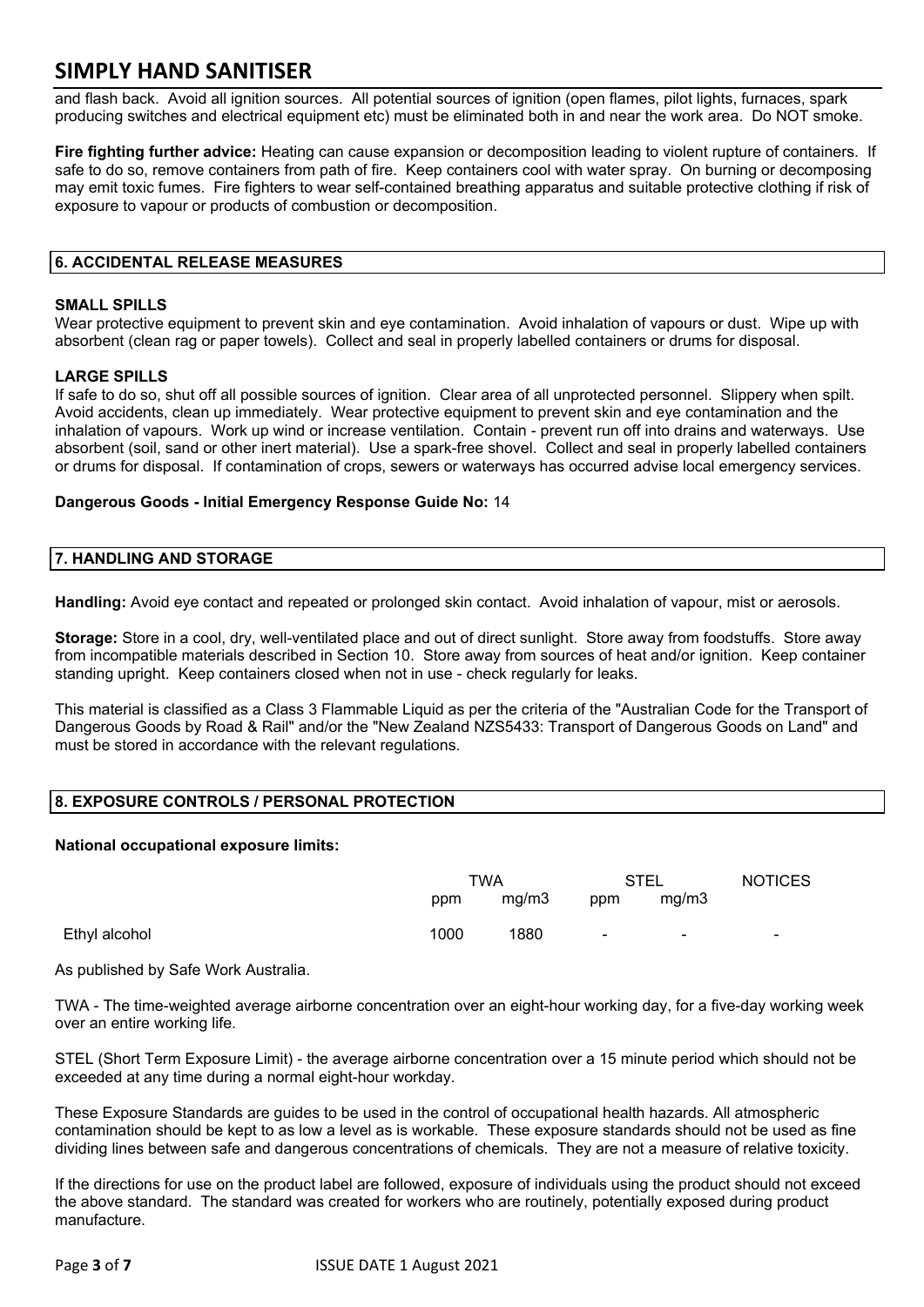**Biological Limit Values:** As per the "National Model Regulations for the Control of Workplace Hazardous Substances (Safe Work Australia)" the ingredients in this material do not have a Biological Limit Allocated.

**Engineering Measures:** Ensure ventilation is adequate to maintain air concentrations below Exposure Standards. Use only in well ventilated areas. Use with local exhaust ventilation or while wearing appropriate respirator.

## **Personal Protection Equipment:** GLOVES, SAFETY GLASSES.

Personal protective equipment (PPE) must be suitable for the nature of the work and any hazard associated with the work as identified by the risk assessment conducted.

Wear gloves, safety glasses. Available information suggests that gloves made from should be suitable for intermittent contact. However, due to variations in glove construction and local conditions, the user should make a final assessment. Always wash hands before smoking, eating, drinking or using the toilet. Wash contaminated clothing and other protective equipment before storing or re-using.

**Hygiene measures:** Keep away from food, drink and animal feeding stuffs. When using do not eat, drink or smoke. Wash hands prior to eating, drinking or smoking. Avoid contact with clothing. Avoid eye contact and repeated or prolonged skin contact. Avoid inhalation of vapour, mist or aerosols. Ensure that eyewash stations and safety showers are close to the workstation location.

## **9. PHYSICAL AND CHEMICAL PROPERTIES**

| Form:<br>Colour:<br>Odour:                                          | Liquid<br>Colourless<br>Alcohol |                                                                                                       |
|---------------------------------------------------------------------|---------------------------------|-------------------------------------------------------------------------------------------------------|
| Solubility:<br><b>Specific Gravity:</b><br>Flash Point (°C):<br>pH: |                                 | Completely soluble in water<br>$0.85 - 0.90$<br>23<br>$7 - 7.5$                                       |
|                                                                     |                                 | (Typical values only - consult specification sheet)<br>$N Av = Not available, N App = Not applicable$ |

## **10. STABILITY AND REACTIVITY**

**Chemical stability:** This material is thermally stable when stored and used as directed.

**Conditions to avoid:** Elevated temperatures and sources of ignition.

**Incompatible materials:** Oxidising agents.

**Hazardous decomposition products:** Oxides of carbon and nitrogen, smoke and other toxic fumes.

**Hazardous reactions:** No known hazardous reactions.

## **11. TOXICOLOGICAL INFORMATION**

No adverse health effects expected if the product is handled in accordance with this Safety Data Sheet and the product label. Symptoms or effects that may arise if the product is mishandled and overexposure occurs are:

### **Acute Effects**

**Inhalation:** Material may be an irritant to mucous membranes and respiratory tract.

**Skin contact:** Contact with skin may result in irritation.

**Ingestion:** Swallowing can result in nausea, vomiting and irritation of the gastrointestinal tract.

Page **4** of **7** ISSUE DATE 1 August 2021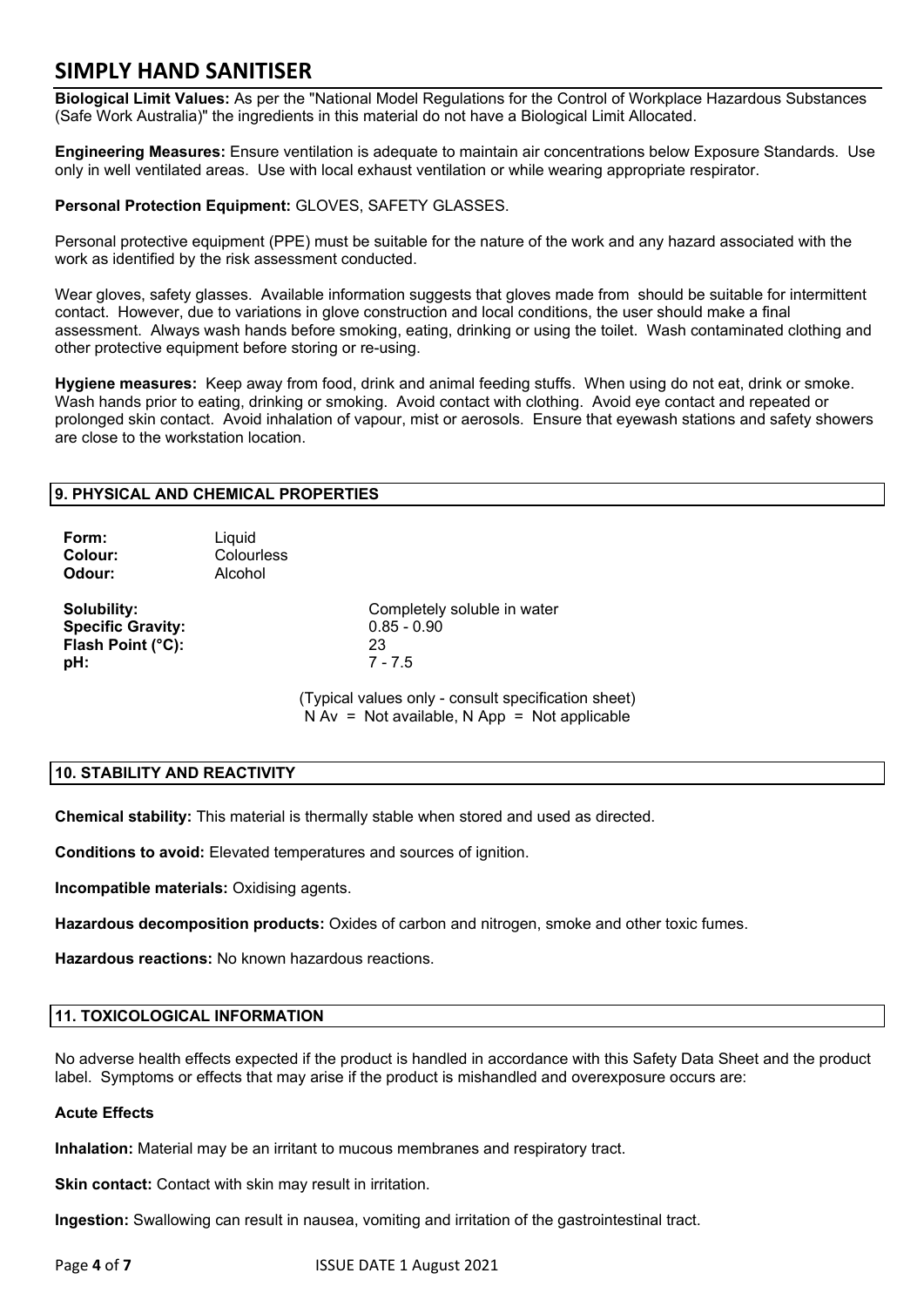**Eye contact:** An eye irritant.

## **Acute toxicity**

**Inhalation:** This material has been classified as not hazardous for acute inhalation exposure. Acute toxicity estimate (based on ingredients):  $LC_{50}$  > 20.0 mg/L for vapours or  $LC_{50}$  > 5.0 mg/L for dust and mist.

**Skin contact:** This material has been classified as not hazardous for acute dermal exposure. Acute toxicity estimate (based on ingredients):  $LD_{50}$  > 2,000 mg/Kg bw

**Ingestion:** This material has been classified as not hazardous for acute ingestion exposure. Acute toxicity estimate (based on ingredients):  $LD_{50}$  > 2,000 mg/Kg bw

**Corrosion/Irritancy:** Eye: this material has been classified as a Category 2A Hazard (reversible effects to eyes). Skin: this material has been classified as not corrosive or irritating to skin.

**Sensitisation:** Inhalation: this material has been classified as not a respiratory sensitiser. Skin: this material has been classified as not a skin sensitiser.

**Aspiration hazard:** This material has been classified as not an aspiration hazard.

**Specific target organ toxicity (single exposure):** This material has been classified as not a specific hazard to target organs by a single exposure.

## **Chronic Toxicity**

**Mutagenicity:** This material has been classified as not a mutagen.

**Carcinogenicity:** This material has been classified as not a carcinogen.

**Reproductive toxicity (including via lactation):** This material has been classified as not a reproductive toxicant.

**Specific target organ toxicity (repeat exposure):** This material has been classified as not a specific hazard to target organs by repeat exposure.

## **12. ECOLOGICAL INFORMATION**

Avoid contaminating waterways.

**Acute aquatic hazard:** This material has been classified as not hazardous for acute aquatic exposure. Acute toxicity estimate (based on ingredients): > 100 mg/L

**Long-term aquatic hazard:** This material has been classified as not hazardous for chronic aquatic exposure. Nonrapidly or rapidly degradable substance for which there are adequate chronic toxicity data available OR in the absence of chronic toxicity data, Acute toxicity estimate (based on ingredients): >100 mg/L, where the substance is not rapidly degradable and/or BCF < 500 and/or  $log K_{ow}$  < 4.

**Ecotoxicity:** No information available.

**Persistence and degradability:** No information available.

**Bioaccumulative potential:** No information available.

**Mobility:** No information available.

## **13. DISPOSAL CONSIDERATIONS**

Persons conducting disposal, recycling or reclamation activities should ensure that appropriate personal protection equipment is used, see "Section 8. Exposure Controls and Personal Protection" of this SDS.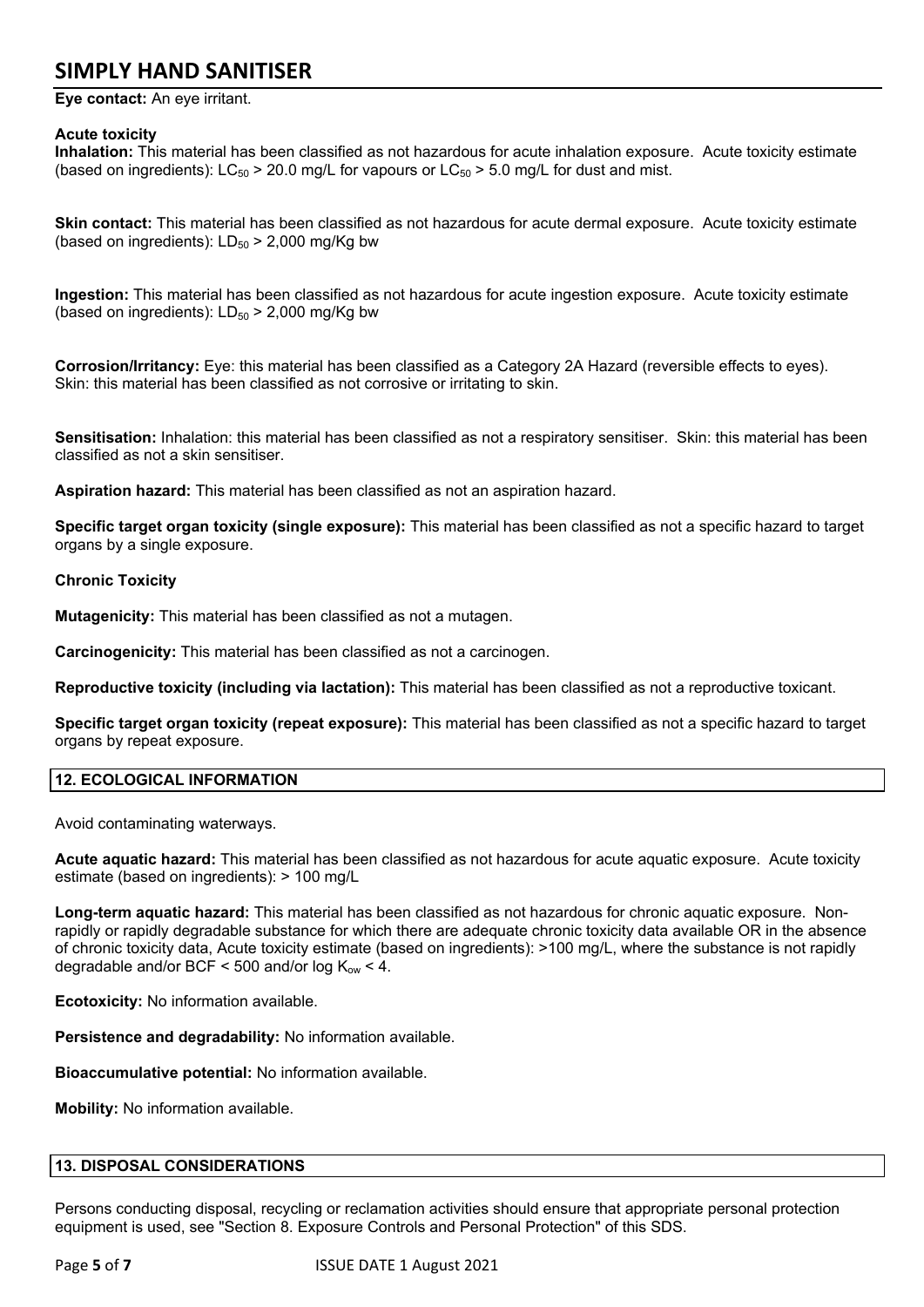If possible material and its container should be recycled. If material or container cannot be recycled, dispose in accordance with local, regional, national and international Regulations.

## **14. TRANSPORT INFORMATION**

### **ROAD AND RAIL TRANSPORT**

Classified as Dangerous Goods by the criteria of the "Australian Code for the Transport of Dangerous Goods by Road & Rail" and the "New Zealand NZS5433: Transport of Dangerous Goods on Land".

|                                     | LIQUID                 |
|-------------------------------------|------------------------|
| UN No:                              | 1170                   |
| Dangerous Goods Class:              | 3                      |
| <b>Packing Group:</b>               | Ш                      |
| <b>Hazchem Code:</b>                | $\cdot$ 2Y             |
| <b>Emergency Response Guide No:</b> | 14                     |
| <b>Proper Shipping Name:</b>        | ETHYL ALCOHOL SOLUTION |

**Segregation Dangerous Goods:** Not to be loaded with explosives (Class 1), flammable gases (Class 2.1), if both are in bulk, toxic gases (Class 2.3), spontaneously combustible substances (Class 4.2), oxidising agents (Class 5.1), organic peroxides (Class 5.2), toxic substances (Class 6.1), infectious substances (Class 6.2) or radioactive substances (Class 7). Exemptions may apply.

## **MARINE TRANSPORT**

Classified as Dangerous Goods by the criteria of the International Maritime Dangerous Goods Code (IMDG Code) for transport by sea.



| UN No:                        | 1170                   |
|-------------------------------|------------------------|
| <b>Dangerous Goods Class:</b> | З                      |
| <b>Packing Group:</b>         | Ш                      |
| <b>Proper Shipping Name:</b>  | ETHYL ALCOHOL SOLUTION |

### **AIR TRANSPORT**

Not classified as Dangerous Goods by the criteria of the International Air Transport Association (IATA) Dangerous Goods Regulations for transport by air.

Classified as Dangerous Goods by the criteria of the International Air Transport Association (IATA) Dangerous Goods Regulations for transport by air.



**UN No: Dangerous Goods Class: Packing Group:**

**Proper Shipping Name:** ETHYL ALCOHOL SOLUTION